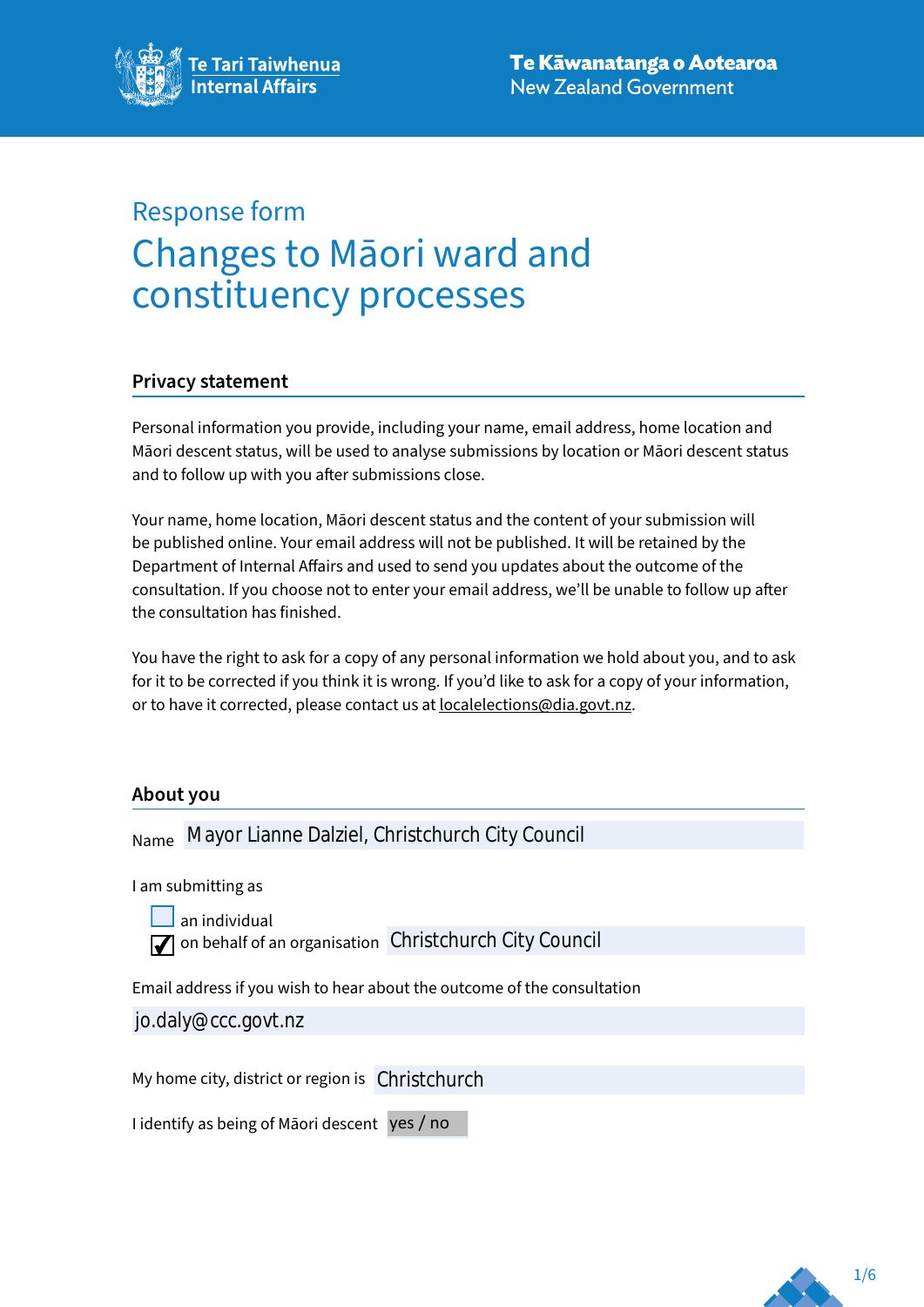# **Changes to Māori ward and constituency processes**

# Issue 1 – Requirement to consider

#### **A) Should councils be required to consider Māori wards?**

- $\blacktriangleright$  Yes, every council (the same as general wards)
	- Yes, but only councils that already have Māori wards
	- $\Box$  Yes, but only councils that don't already have Māori wards
	- No (the same as the current law)

## **B) If yes, how often?**

- Every six years (the same as general wards)
	- Another frequency As it wishes
- **C) Do you have any other comments about this issue?**

# Issue 2 – Timing of decisions

#### **A) Should Māori ward decision-making continue to take place in two stages?**

Yes (the same as the current law)

 $\sqrt{\phantom{a}}$  No – one stage (the same as general wards)

#### **B) How should the time between 23 November and 1 March be filled?**



 $\sqrt{\frac{1}{\sqrt{\pi}}}$  More time for councils to decide about Māori wards

 $\sqrt{\frac{1}{\sqrt{\pi}}}$  More time for councils to decide about general wards

No changes (the same as the current law)

#### **C) Do you have any other comments about this issue?**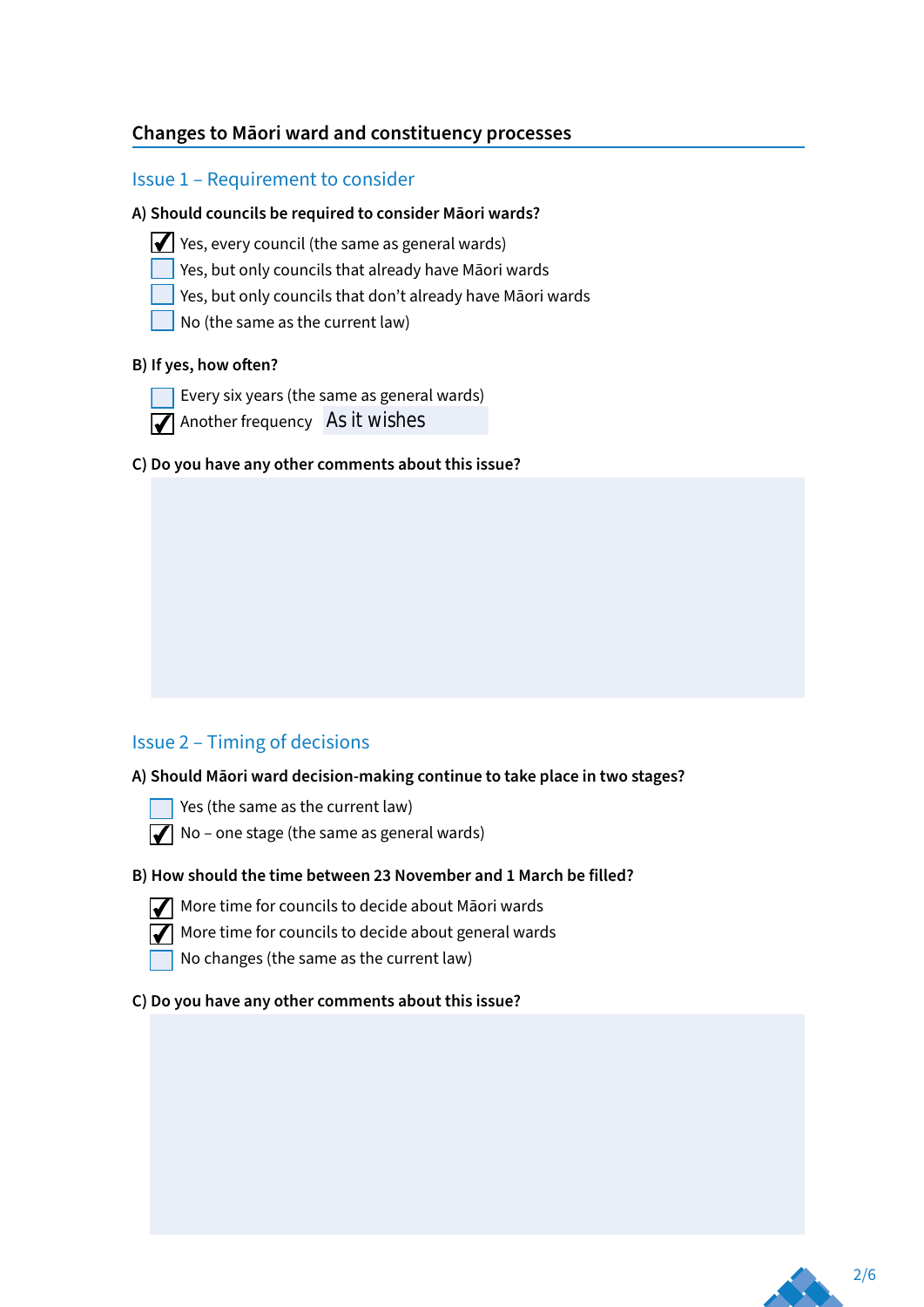# Issue 3 – Opportunities for public input

# **A) Should councils be required to engage with their community when considering Māori wards?**

- $\Box$  Yes (the same as general wards)
- $\sqrt{\frac{1}{\sqrt{\pi}}}$  No, but they must have regard for iwi/hapū/whanau perspectives
- No (the same as the current law)

# **B) If yes, what type of engagement is best?**

- $\sqrt{\frac{1}{1}}$ lwi/hapū dialogue
- Targeted consultation with people of Māori decent or on the Māori electoral roll
- **Wider public consultation with the whole community**
- Council to decide on a case-by-case basis

## **C) If your council considered Māori wards in 2020 or 2021, what type of engagement approach was used and how effective do you think this was?**

Not applicable.

**D) Do you have any other comments about this issue?** 

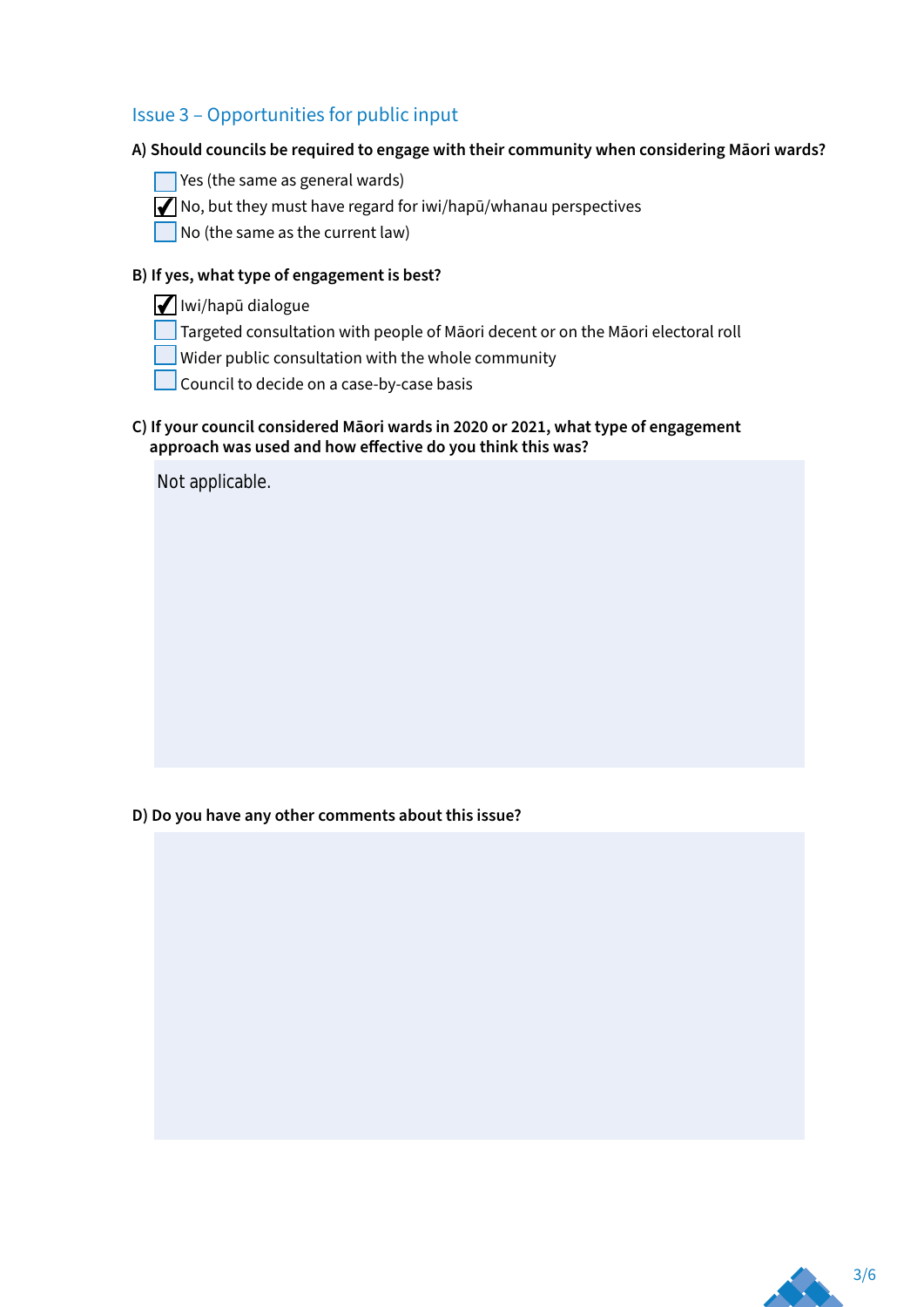# Issue 4 – Decision-making rights and role for Local Government Commission

## **A) What role should the Local Government Commission have in relation to Māori wards?**

People can appeal a council's decision to create / not to create Māori wards, and the Local Government Commission must decide

No role and people cannot appeal a council's decision to create / not to create Māori wards (the same as the current law)

 $\Box$  No role but people can appeal a council's decision to create / not to create Māori wards to some other entity

## **B) If some other entity, then who should this be?**

**C) Do you have any other comments about this issue?** 

4/6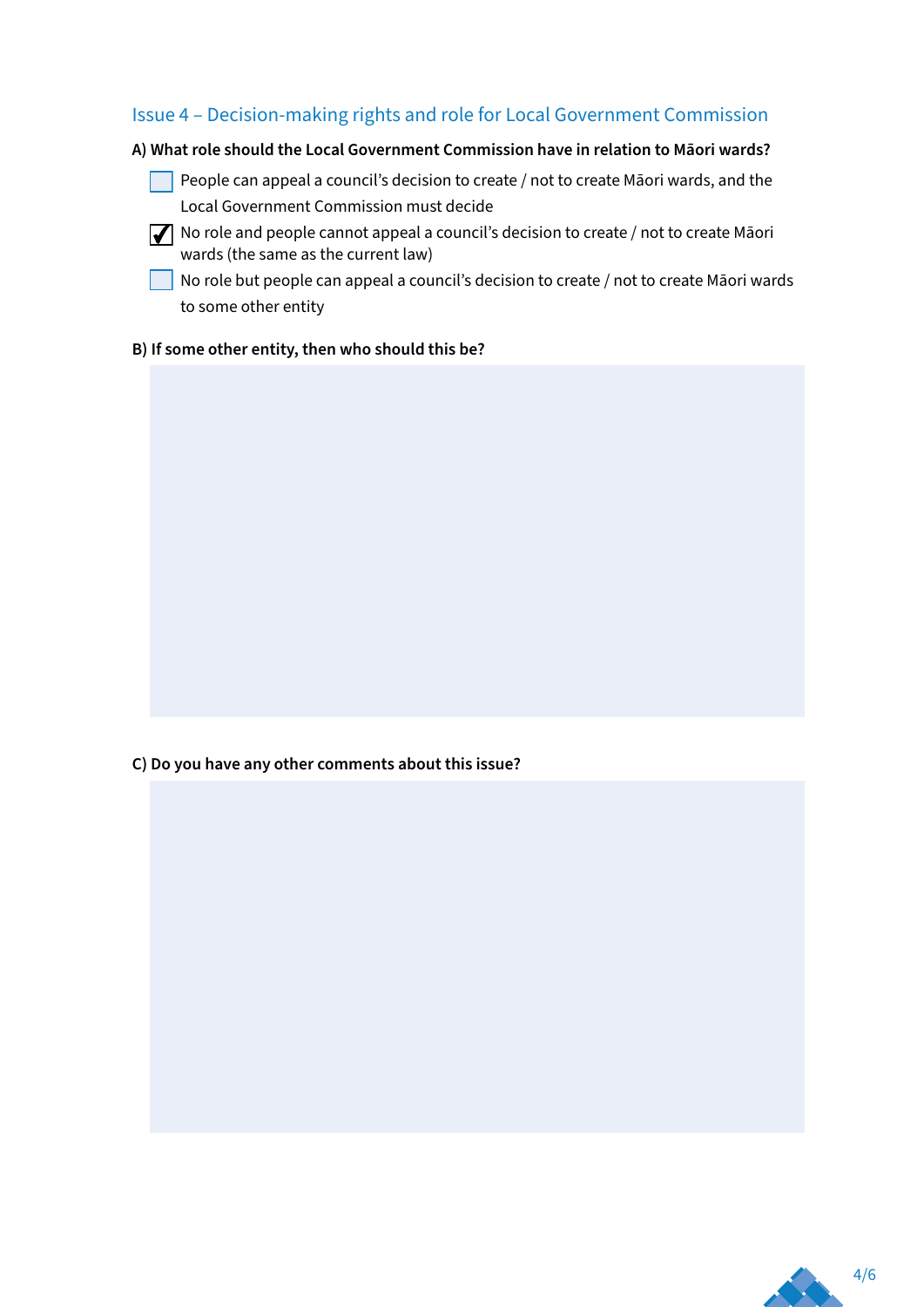# Issue 5 – Discontinuance process and period in force

## **A) What should a council be required to do if it wishes to no longer have any Māori wards?**

- $\Box$  The council should be able to decide this on its own (the same as the current law)
	- The council must consult with its community (the same as general wards)

## **B) How long should council decisions to create Māori wards stay in place?**

 $\sqrt{\frac{1}{\sqrt{\pi}}}$  Until the council decides otherwise, but at least 2 elections

(the same as the current law)

- Until the council decides otherwise, but at least 1 election and must be reviewed after 2 elections (the same as general wards)
- $\vert$  1 election only
- 2 elections only

## **C) Do you have any other comments about this issue?**

# Issue 6 – Types of polls

#### **A) Should councils retain the ability to initiate binding polls on general wards?**

- $\Box$  Yes (the same as the current law)
- No (the same as Māori wards)

#### **B) Do you have any other comments about this issue?**